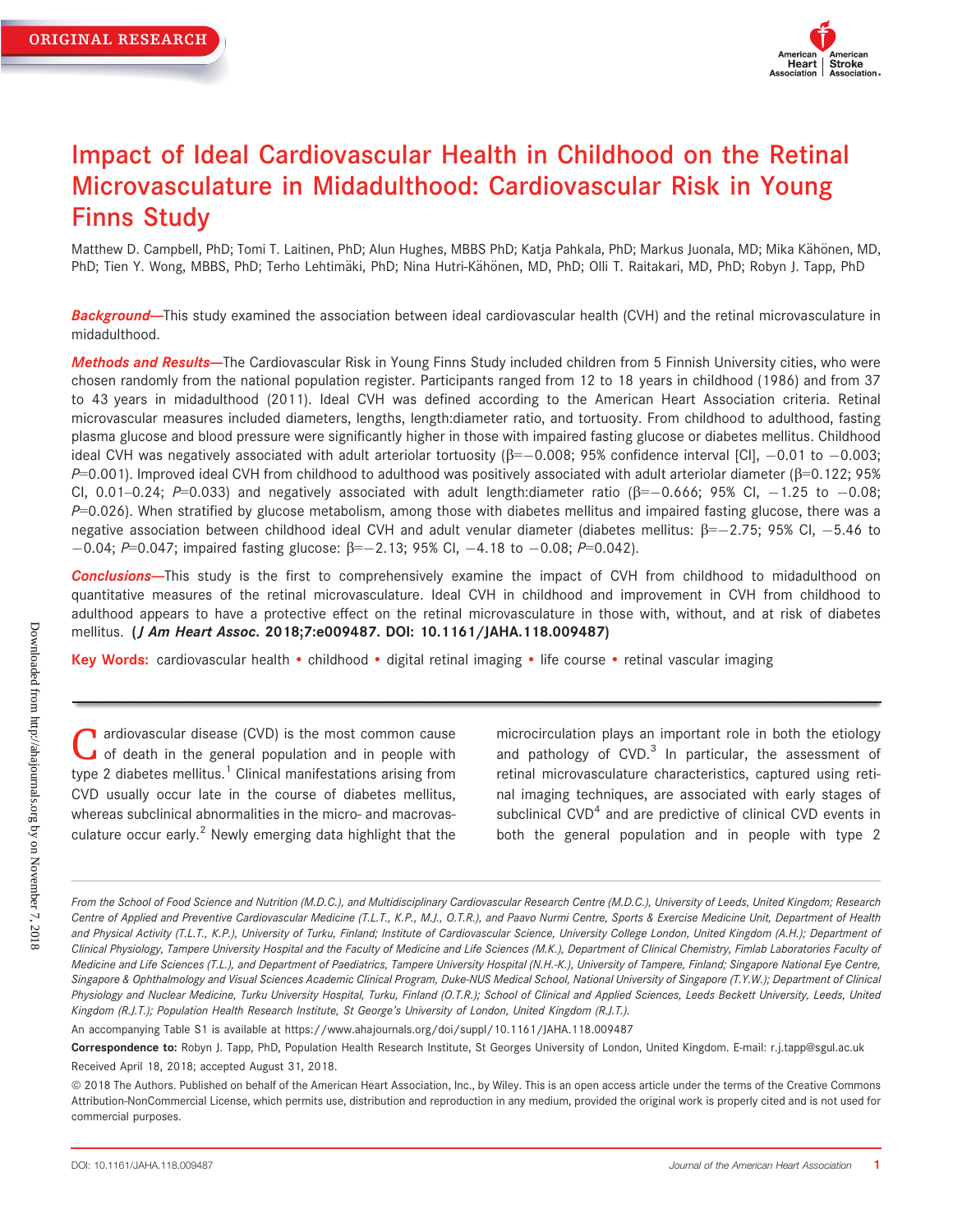### Clinical Perspective

#### What Is New?

- This study is the first to comprehensively examine the impact of cardiovascular health (CVH) from childhood to midadulthood on quantitative measures of the retinal microvasculature.
- We show that a detrimental change to CVH between childhood and midadulthood is associated with narrowing of the retinal arterioles and venular dilation in individuals with diabetes mellitus and impaired fasting glucose.
- CVH in childhood is negatively associated with adult arteriolar tortuosity, and people who improve their CVH between childhood and midadulthood have similar microvascular architecture to those who have ideal CVH status in both childhood and adulthood.

#### What Are the Clinical Implications?

- We provide new evidence in support of the assessment of the retinal microvasculature for cardiovascular disease prediction.
- We provide essential insight into the predictive value of CVH assessment in early life and the impact of life-course changes in CVH profile on subsequent outcomes to the microvasculature in midadulthood.
- These findings suggest that the pursuit of ideal CVH throughout the life course is important to prevent unfavorable retinal microvasculature changes but also that children with poor CVH status are not predetermined to maintain the risk if CVH is improved later in life.

diabetes mellitus. $5-7$  As such, the retinal microvasculature can be regarded as a unique noninvasive lifetime summative evaluation of the microvascular consequences of exposure to cardiovascular insults and a valuable prognostic tool in predicting future CVD risk. $5-7$ 

Nevertheless, our understanding of the mechanisms leading to changes in retinal microvascular architecture is limited owing to a lack of longitudinal studies from childhood to adulthood. In the treatment of type 2 diabetes mellitus, intensive glucose management has been shown to reduce the risk of microvascular complications, such as diabetic retinopathy and nephropathy.<sup>8</sup> However, such benefits do not seem to translate to macrovascular and cardiovascular end points.<sup>9</sup> Information that can help predict and stratify people at high and low risk of complications is needed. An individual's cardiovascular risk profile can be determined using a variety of metrics, such as those adopted by the American Heart Association  $(AHA)$ ,<sup>10</sup> comprising body mass index, diet status, physical activity status, smoking status, blood pressure (BP), and fasting plasma glucose. Extensive evidence has demonstrated that low-risk (ideal) cardiovascular profiles are associated with large reductions in cardiovascular morbidity and mortality.<sup>11</sup> In addition, lowrisk cardiovascular profiles in childhood and improvement in cardiovascular health (CVH) status in adulthood result in improvement of subclinical CVD risk factors later in life,  $12,13$ which translates to lower CVD morbidity and mortality.<sup>14</sup> Cross-sectional studies illustrate that those exposed to CVD risk factors early in life concomitantly present suboptimal structural changes in the retinal microvasculature.<sup>15</sup> However, little is known about the long-term impact of CVD risk profile in early life on the structure and function of the retinal microvasculature in later life or about whether this is influenced by changes to CVD risk profile throughout adulthood. As such, our ability to draw causal inferences and to examine the clinical predictive value of retinal imaging remains significantly hampered.

The Cardiovascular Risk in Young Finns Study provides a unique opportunity to investigate the influence of CVD risk profiles during childhood and across the life course into midadulthood on retinal microvasculature architecture and precursors of CVD. In this study, we applied a life-course approach that considers the contribution of CVH in both childhood and adulthood to examine the association between ideal CVH and the retinal microvasculature in midadulthood.

### **Methods**

The Cardiovascular Risk in Young Finns Study is an ongoing multicenter longitudinal epidemiological study of CVD risk factors in a Finnish cohort from childhood to adulthood.<sup>16</sup> A cross-sectional survey was first performed in 1980 on 3596 children and adolescents aged 3 to 18 years residing across 5 Finnish University cities and their rural surroundings, with individuals being randomly selected from the national population register.<sup>16</sup> Since 1980, several follow-up observations have been conducted, the latest of which was performed in 2011, in which 2063 participants (aged 34–49 years) from the original cohort attended. For the present study, 1986 was chosen as baseline because it was the first year in which glucose values were measured. In total, 418 participants aged 12 to 18 years underwent analysis owing to complete data on CVH metrics from 1986 through 2011 and retinal parameters in 2011. Participants were stratified by glucose metabolism status as normal (without diabetes mellitus); impaired fasting glucose; or diabetes mellitus, as determined by fasting plasma glucose levels.

For CVH, we adopted the metrics outlined by the  $AHA$ ,<sup>10</sup> comprising body mass index, diet status, physical activity status, smoking status, BP, and fasting plasma glucose. Childhood ideal CVH metrics were applied for all participants at baseline (1986) and subsequent time points (2001, 2007, ORIGINAL

RESEARCH

ORIGINAL RESEARCH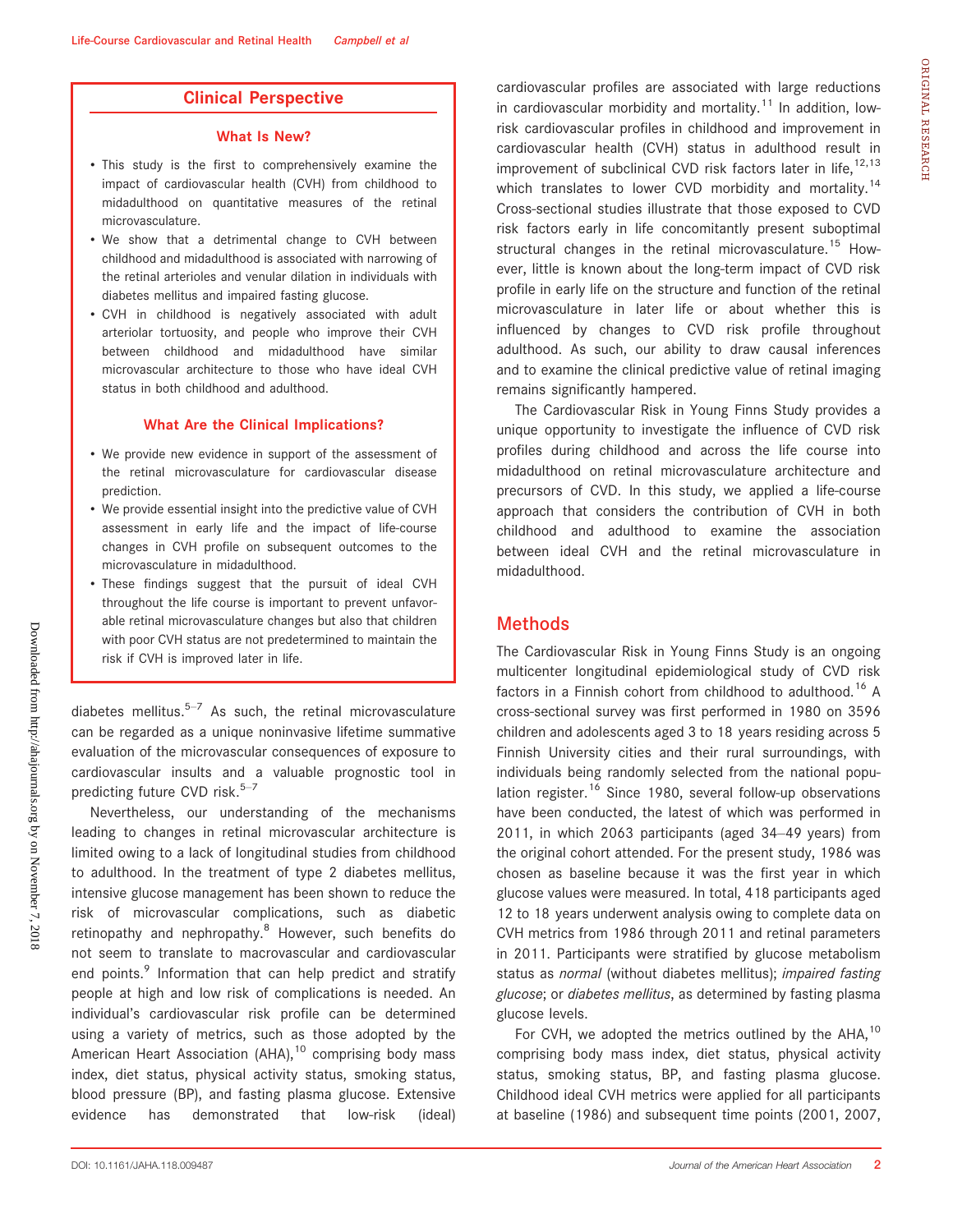and 2011) and were age and sex specific.<sup>10</sup> Data were captured through the completion of questionnaires and biometric analysis.

Fasting glucose concentrations were analyzed enzymatically and classified in children and adults as ideal if <5.6 mmol/L  $\approx$  100 mg/dL)<sup>10</sup>; impaired fasting glucose levels were defined as a fasting plasma glucose between 6.1 and 6.9 mmol/L; type 2 diabetes mellitus was defined as a fasting glucose level >6.9 mmol/L and/or HbA1c ≥48 mmol/mol (6.5%), reported use of oral glucose lowering medication or insulin (but not reported having type 1 diabetes mellitus), or being diagnosed with type 2 diabetes mellitus by a physician. Serum cholesterol was analyzed as described previously, $10$  with ideal total cholesterol status defined as <4.4 mmol/L (<170 mg/dL) in children and <5.2 mmol/L (<200 mg/dL) in adulthood. BP was measured using a random-zero sphygmomanometer, with ideal BP status defined as systolic BP and diastolic BP <90th percentile in childhood and systolic BP <120 mm Hg and diastolic BP <80 mm Hg in adulthood. Body mass index (weight in kilograms divided by height in square meters)<sup>10,11</sup> was classified as ideal in childhood if <85th percentile and in adulthood as <25. Ideal diet for children and adults was defined as having 2 to 3 ideal diet components (fruits and vegetables, fish, soft drinks) in 1986, as described previously<sup>10,17</sup>; in the 2011, the follow-up ideal diet for children and adults was defined as having 4 to 5 of the ideal diet components of the AHA ideal dietary goals (fruits and vegetables, fish, sodium, whole grains, and sugar-sweetened beverages), as described previously.<sup>17</sup> Ideal smoking status was classified in childhood as never having smoked a cigarette and in adulthood as being a never or former smoker. Ideal physical activity was classified in childhood as ≥7 hours of moderate or vigorous activity per week<sup>17</sup> and in adulthood as  $\geq$ 1 hour per week of vigorous physical activity,  $\geq$ 2 to 3 hours per week of moderate physical activity, or  $\geq 2$  to 3 hours per week of a combination of moderate and vigorous physical activity.<sup>17</sup>

From these individual health factors, a corresponding ideal CVH score was generated. The score was created by assigning a value of 1 for each metric if the criterion for ideal was met. If a health factor did not meet this criterion, a value of 0 was assigned, providing a range of ideal CVH scores from 0 to 7, with a higher score indicating a better CVH profile. Low CVH was defined as ≤3 metrics and high CVH as  $\geq$ 4 metrics present.<sup>17</sup> From this, we formed 4 groups from the current cohort: high CVH in both childhood and adulthood (high/high CVH); low CVH in childhood but high CVH in adulthood (low/high CVH); high CVH in childhood but low CVH in adulthood (high/low CVH); low CVH in both childhood and adulthood (low/low CVH).

In 2011, 45° digital retinal imaging was performed using a Canon nonmydriatic retinal camera (Canon CR6-45NM) fitted with a Canon 10D digital SLR camera (resolution:  $3072\times2048$  pixels). Images were centered on the macula of each eye. Within the present study, 1 pixel corresponds to 5  $\mu$ m, and the estimated diameter of arterioles was  $\approx$  100 µm. A range of vascular geometric parameters were captured using a semiautomated grading system including arteriolar and venular diameters, as described previously by our group<sup>7</sup>; length:diameter ratio (L:D ratio) of arteriolar segments (as a means of normalizing vessel diameter)<sup>7</sup>; and arteriolar tortuosity, as estimated as the actual length of the vessel divided by the straight-line distance between bifurcations  $-1$ .<sup>7</sup> Photographer accreditation was performed before the beginning of the study, with images being read at a single reader center (Imperial College London). Imaging quality control was conducted periodically throughout the study with 1 observer blinded to subject data including the performance of retinal grading and feedback. The reproducibility of this technique was excellent (intraclass correlation coefficients for within-observer measurements were  $>0.9$ , and the average absolute difference and standard deviation between measurements of arteriolar diameter was  $0.0 \pm 0.4$  pixels, consistent with previous reports.

The study was conducted in compliance with the Declaration of Helsinki and was approved by local ethics committees, with all participants providing full written informed consent. The data, analytic methods, and study materials will not be made available to other researchers for purposes of reproducing the results or replicating the procedure.

#### Statistical Analysis

The data analysis was performed with Stata 12.0 IC (StataCorp) and presented as mean $\pm$ SD with statistical significance inferred at a 2-tailed  $P<0.05$ ; 95% confidence intervals (CIs) and  $\beta$  coefficients are presented where relevant. Descriptive information for each variable was derived and the distribution assessed to determine normality. One-way ANOVAs were performed to assess conditional differences between groups stratified for glucose metabolism status at each respective time point (Table 1). A life-course epidemiologic approach was used that simultaneously considered the contribution of ideal CVH in both childhood and adulthood.<sup>18</sup> To study the association of childhood ideal CVH score and change in the score (score in 2011 minus score in 1986) with retinal microvasculature measures in adulthood (2011), linear regression models adjusted for baseline scores, changes in the scores, age at baselines, and sex were performed (Table 2 and Figure) with further analysis stratified for glucose metabolism status (Table 3).

### **Results**

In total, 417 participants underwent retinal imaging and provided complete ideal CVH data. The characteristics of the ORIGINAL

RESEARCH

ORIGINAL RESEARCH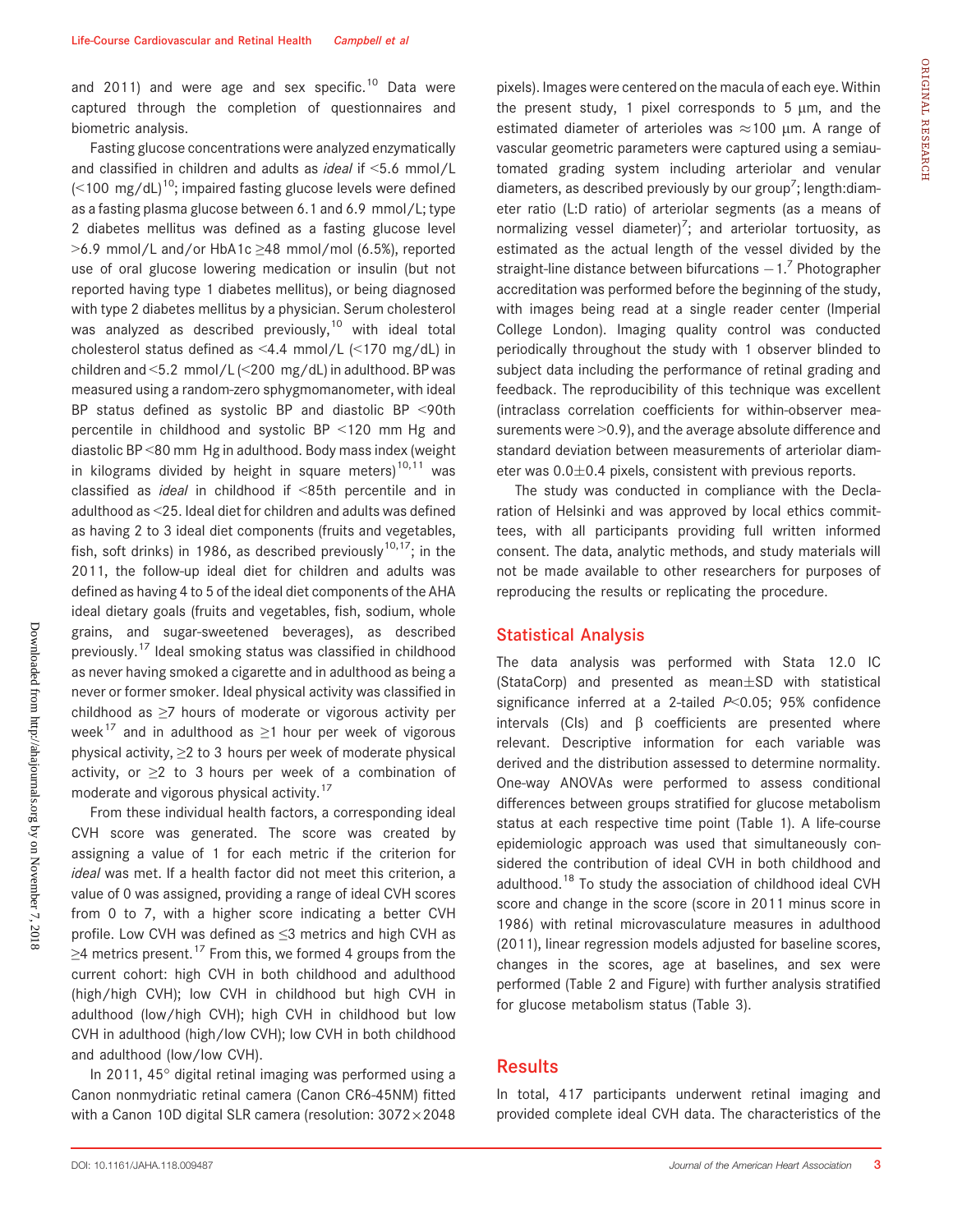Table 1. Ideal CVH Scores Across the Life Course and Retinal Microvasculature Measures by Categories of Glucose Metabolism

|                            | Normal        | <b>IFG</b>    | <b>DM</b>      | $P$ Value |  |  |  |
|----------------------------|---------------|---------------|----------------|-----------|--|--|--|
| Participants, n            | 386           | 20            | 11             | $\ldots$  |  |  |  |
| Characteristics (1986)     |               |               |                |           |  |  |  |
| Age (12-18 y)              | $15 \pm 3$    | $16\pm2$      | $16\pm2$       | 0.209     |  |  |  |
| Ideal CVH score            | $3.5 + 1.0$   | $3.9 + 0.7$   | $3.3 + 0.9$    | 0.282     |  |  |  |
| BMI, kg/m <sup>2</sup>     | $20.0 + 2.7$  | $20.4 + 2.4$  | $21.8 + 2.6$   | 0.293     |  |  |  |
| Ideal diet, %              | 25.7          | 35.0          | 18.2           | 0.544     |  |  |  |
| Ideal physical activity, % | 5.4           | 0.0           | 0.0            | 0.411     |  |  |  |
| Ideal smoking status, %    | 24.1          | 20.0          | 27.3           | 0.886     |  |  |  |
| Systolic BP, mm Hg         | $115 + 12$    | $115 + 11$    | $121 \pm 16$   | 0.025     |  |  |  |
| Diastolic BP, mm Hg        | $64\pm9$      | $64 + 11$     | $67 + 11$      | 0.443     |  |  |  |
| Fasting glucose, mmol/L    | $4.6 + 0.5$   | $4.8 + 0.5$   | $4.9 + 0.7$    | < 0.001   |  |  |  |
| Cholesterol, mmol/L        | $4.9 + 1.0$   | $4.8 + 1.0$   | $4.5{\pm}1.0$  | 0.691     |  |  |  |
| Characteristics (2001)     |               |               |                |           |  |  |  |
| Age (27-33 y)              | $30\pm3$      | $31 \pm 2$    | $31\pm2$       | 0.209     |  |  |  |
| Ideal CVH score            | $4.3 \pm 1.4$ | $2.8 + 1.4$   | $3.8 + 1.4$    | 0.062     |  |  |  |
| BMI, $kg/m2$               | $24.5 + 4.1$  | $25.8 + 4.3$  | $26.6 + 4.5$   | 0.112     |  |  |  |
| Ideal diet, %              | 25.8          | 29.4          | 33.3           | 0.834     |  |  |  |
| Ideal physical activity, % | 57.1          | 31.3          | 63.6           | 0.110     |  |  |  |
| Ideal smoking status, %    | 71.8          | 58.8          | 45.5           | 0.091     |  |  |  |
| Systolic BP, mm Hg         | $115 + 13$    | $121 \pm 11$  | $127 + 18$     | 0.026     |  |  |  |
| Diastolic BP, mm Hg        | 70±10         | 72±10         | 78±13          | 0.012     |  |  |  |
| Fasting glucose, mmol/L    | $5.0 + 0.5$   | $5.4 + 0.6$   | $5.4 + 0.5$    | 0.002     |  |  |  |
| Cholesterol, mmol/L        | $5.1 \pm 1.0$ | $5.1 \pm 0.9$ | $5.2 + 1.3$    | 0.623     |  |  |  |
| Characteristics (2007)     |               |               |                |           |  |  |  |
| Age (33-39 y)              | $36 + 3$      | $37 + 2$      | $37 + 2$       | 0.209     |  |  |  |
| Ideal CVH score            | $3.8 + 1.4$   | $2.5 \pm 1.3$ | $2.1 + 1.5$    | < 0.001   |  |  |  |
| BMI, kg/m <sup>2</sup>     | $25.3 + 4.4$  | $28.3 + 4.9$  | $29.8 + 4.5$   | < 0.001   |  |  |  |
| Ideal diet, %              | 6.2           | 6.7           | 0.0            | 0.792     |  |  |  |
| Ideal physical activity, % | 52.0          | 40.0          | 66.7           | 0.441     |  |  |  |
| Ideal smoking status, %    | 78.5          | 86.7          | 66.7           | 0.511     |  |  |  |
| Systolic BP, mm Hg         | $119 + 13$    | $127 + 14$    | $131 + 15$     | 0.068     |  |  |  |
| Diastolic BP, mm Hg        | 74±11         | $83 \pm 14$   | $83 + 13$      | < 0.001   |  |  |  |
| Fasting glucose, mmol/L    | $5.2 + 0.5$   | $5.9 + 0.4$   | $6.4 + 2.3$    | < 0.001   |  |  |  |
| Cholesterol, mmol/L        | $5.0 + 1.0$   | $5.1 \pm 0.9$ | $5.2 + 1.0$    | 0.905     |  |  |  |
| Characteristics (2011)     |               |               |                |           |  |  |  |
| Age (37-43 y)              | $40\pm3$      | $41 \pm 2$    | $41\pm2$       | 0.209     |  |  |  |
| Ideal CVH score            | $3.8 + 1.4$   | $2.2 + 0.9$   | $2.5 \pm 1.4$  | < 0.001   |  |  |  |
| BMI, kg/m <sup>2</sup>     | $25.8 + 4.5$  | $29.4 + 5.5$  | $29.3 \pm 5.3$ | 0.036     |  |  |  |
| Ideal diet, %              | 3.7           | 10.0          | 0.0            | 0.243     |  |  |  |
| Ideal physical activity, % | 57.3          | 45.0          | 54.6           | 0.554     |  |  |  |
| Ideal smoking status, %    | 83.7          | 80.0          | 54.6           | 0.039     |  |  |  |
| Systolic BP, mm Hg         | $116 + 13$    | $126 + 17$    | $125 + 14$     | 0.011     |  |  |  |

ORIGINAL

ORIGINAL RESEARCH

RESEARCH

Continued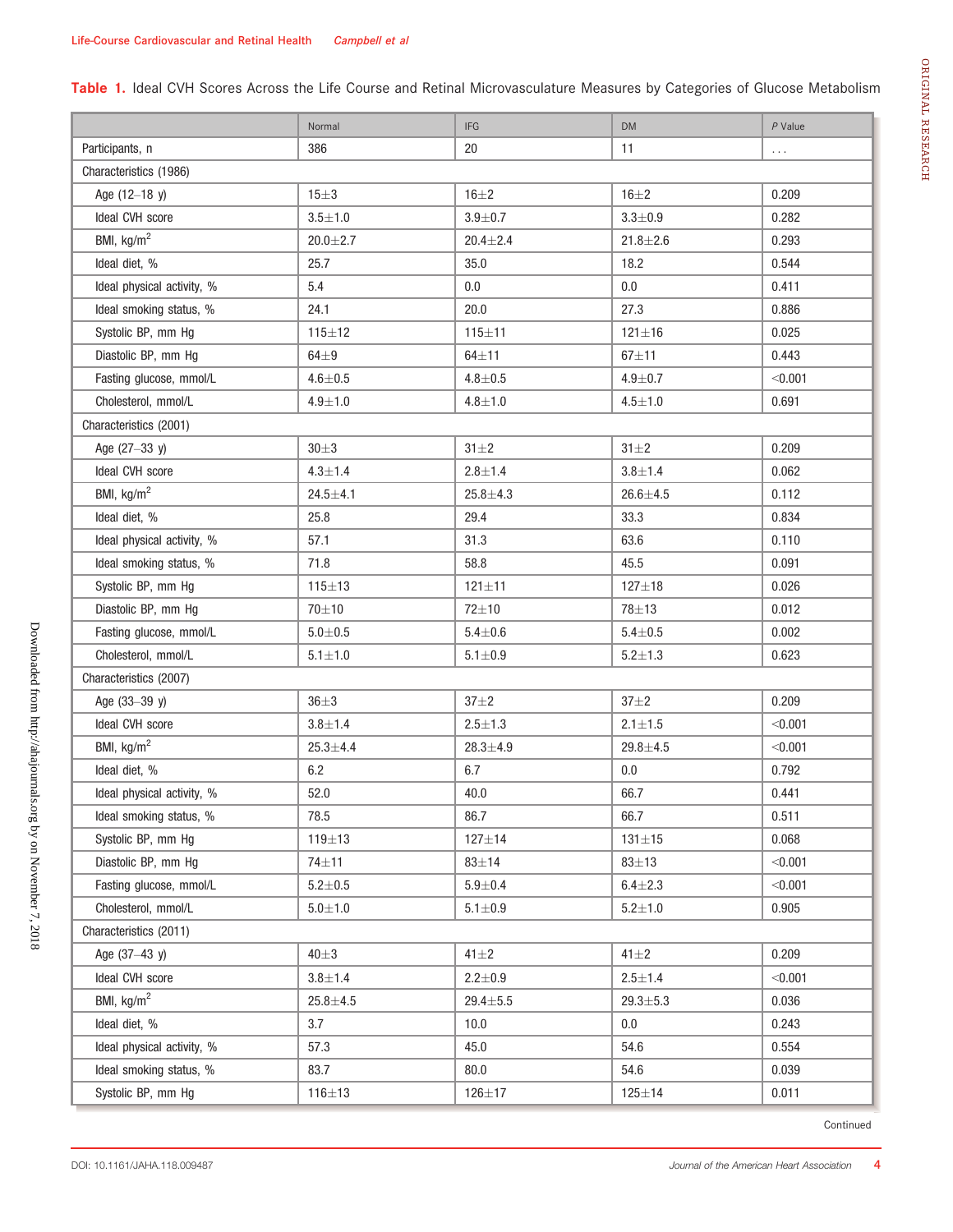#### Table 1. Continued

|                                 | Normal           | <b>IFG</b>       | <b>DM</b>       | $P$ Value |  |  |  |
|---------------------------------|------------------|------------------|-----------------|-----------|--|--|--|
| Diastolic BP, mm Hg             | 74±10            | $82 + 11$        | $80 \pm 13$     | 0.017     |  |  |  |
| Fasting glucose, mmol/L         | $5.2 \pm 0.5$    | $6.3 \pm 0.4$    | $7.1 \pm 0.4$   | < 0.001   |  |  |  |
| HbA1c, mmol/mol                 | $35.7 \pm 2.6$   | $38.4 \pm 3.3$   | $52.6 \pm 18.3$ | < 0.000   |  |  |  |
| Cholesterol, mmol/L             | $5.2 \pm 0.9$    | $5.7 + 0.9$      | $5.2 + 1.3$     | 0.466     |  |  |  |
| Retinal microvasculature (2011) |                  |                  |                 |           |  |  |  |
| Arteriolar L:D ratio            | $22.0 + 8.6$     | $22.8 + 8.6$     | $25.5 + 12.3$   | 0.679     |  |  |  |
| Arteriolar diameter (pixels)    | $17.9 \pm 1.6$   | $18.3 \pm 2.3$   | $17.5 \pm 2.3$  | 0.005     |  |  |  |
| Arteriolar tortuosity           | $0.04 + 0.001$   | $0.05 + 0.008$   | $0.05 + 0.011$  | 0.274     |  |  |  |
| Venular L:D ratio               | $14.9 \pm 4.0$   | $15.1 + 4.1$     | $15.1 \pm 4.9$  | 0.417     |  |  |  |
| Venular diameter (pixels)       | $20.3 \pm 2.6$   | $20.3 + 3.0$     | $21.0 + 2.6$    | < 0.001   |  |  |  |
| Venular tortuosity              | $0.013 + 0.0004$ | $0.013 + 0.0029$ | $0.016 + 0.012$ | 0.624     |  |  |  |

Measures observed in 2011. Data presented as mean $\pm$ SD except as noted. Ideal physical activity (normal) and ideal smoking status (nonsmoker) are presented as percentage and Pearson chi-square. BMI indicates body mass index; BP, blood pressure; CVH, cardiovascular health; DM, diabetes mellitus; IFG, impaired fasting glucose; L:D, length:diameter.

participants are shown in Table 1. When categorizing by glucose metabolism status, there was a significant difference in systolic BP and fasting plasma glucose in childhood (Table 1). Differences in systolic BP and fasting plasma glucose between groups remained statistically significant from childhood throughout adulthood, coupled with ideal CVH status, from 2007 onward (Table 1).

Table 2 shows the childhood ideal CVH and change in CVH between childhood and adulthood in predicting retinal microvascular complications in adulthood. Adult arteriolar diameter was positively associated with improved ideal CVH from childhood to adulthood ( $\beta$ =0.122; 95% CI, 0.010–0.235;  $P=0.033$ ), whereas no association was evident between adult arteriolar diameter and childhood ideal CVH after adjustment for age and sex. There was a negative association between improved ideal CVH from childhood to adulthood and adult arteriolar L:D ratio ( $\beta = -0.666$ ; 95% Cl,  $-1.254$  to  $-0.078$ ;  $P=0.026$ ), with no association evident for childhood ideal CVH, after adjustment for confounding factors. Improved ideal CVH from childhood to adulthood showed no association with adult arteriolar tortuosity, but childhood ideal CVH was negatively associated with adult arteriolar tortuosity  $(\beta=-0.008; 95\% \text{ Cl}, -0.012 \text{ to } -0.003; P=0.001).$  No associations were evident between improved ideal CVH from childhood to adulthood or childhood ideal CVH with venular measures.

Table 3 shows the childhood ideal CVH and change in CVH between childhood and adulthood in predicting retinal microvascular complications in adulthood by categories of glucose metabolism. Among those with diabetes mellitus, there was a positive association between childhood ideal CVH and arteriolar length ( $\beta$ =158.6; 95% Cl, 51.5–265.7; P=0.011) and L:D ratio ( $\beta$ =13.03; 95% Cl, 4.96-21.09; P=0.008), respectively, with no association evident for improved ideal CVH from childhood to adulthood after adjusting for confounding factors (age and sex). In addition, in those with diabetes mellitus and IFG, there was a negative association between change in ideal CVH from childhood to adulthood in adult venular diameter (IFG:  $\beta = -2.13$ ; 95% CI, -4.18 to  $-0.08$ ; P=0.042; diabetes mellitus:  $\beta = -2.76$ ; 95% CI,  $-5.47$ to  $-0.04$ ; P=0.047). Table S1 shows the individual ideal CVH factors in childhood and change in individual ideal CVH factors between childhood and adulthood for retinal microvascular architecture in adulthood (using standardized  $\beta$  coefficients).

FiguresA througD show age- and sex-adjusted mean indexes and 95% CI of retinal microvasculature health according to ideal CVH status in childhood and adulthood by arteriolar diameter, length, L:D ratio, and tortuosity, respectively. For each of the aforementioned arteriolar measures (length; diameter; L:D ratio, tortuosity), there was an indication of poorer retinal microvascular health in those with persistently low CVH status in childhood and adulthood and better retinal microvascular health in those with persistently high CVH status in childhood and adulthood (FigureD). The models were additionally rerun replacing fasting plasma glucose with HbA1c to assess the potential mediating impact of a second diagnostic criteria of glucose metabolism status on retinal microvasculature health. There were no significant changes in the association between arteriolar and venular measures with HbA1c.

### **Discussion**

This study is the first to comprehensively examine the impact of CVH from childhood to midadulthood on quantitative measures of the retinal microvasculature. Using a longitudinal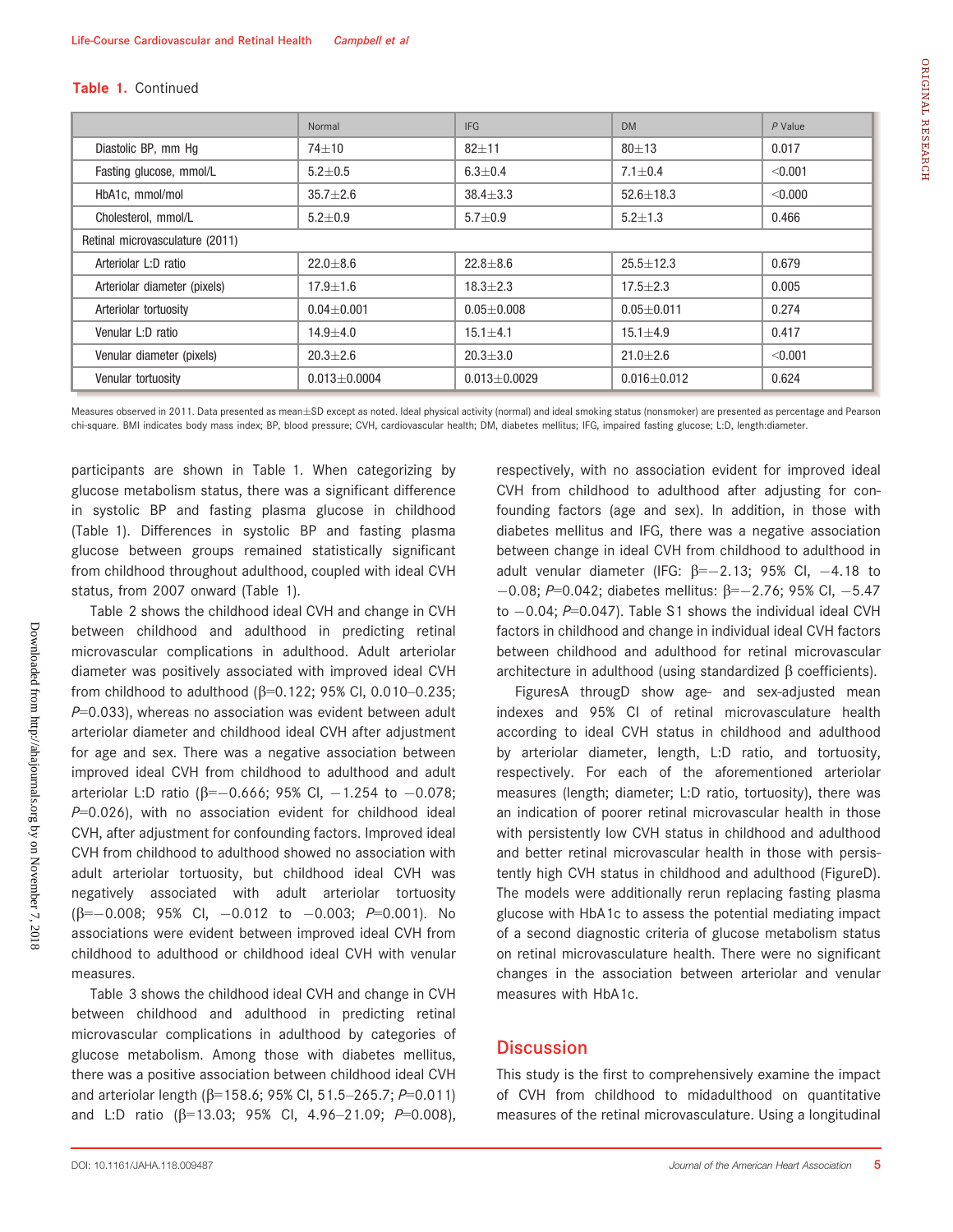Table 2. Childhood Ideal CVH and Change in CVH Between Childhood and Adulthood in Predicting Retinal Microvascular Complications in Adulthood in the Cardiovascular Risk in Young Finns Study

|                     | Regression<br>Coefficient | 95% CI               | P Value |  |  |  |  |  |
|---------------------|---------------------------|----------------------|---------|--|--|--|--|--|
| Arteriolar measures |                           |                      |         |  |  |  |  |  |
| Diameter            |                           |                      |         |  |  |  |  |  |
| Childhood CVH       | 0.031                     | $-0.157$ to 0.220    | 0.747   |  |  |  |  |  |
| Change CVH          | 0.122                     | $0.010 - 0.235$      | 0.033   |  |  |  |  |  |
| Length              |                           |                      |         |  |  |  |  |  |
| Childhood CVH       | $-9.31$                   | $-25.41$ to 6.78     | 0.256   |  |  |  |  |  |
| Change CVH          | $-8.99$                   | $-18.60$ to 0.60     | 0.066   |  |  |  |  |  |
| L:D ratio           |                           |                      |         |  |  |  |  |  |
| Childhood CVH       | $-0.577$                  | $-1.577$ to 0.409    | 0.251   |  |  |  |  |  |
| Change CVH          | $-0.666$                  | $-1.254$ to $-0.078$ | 0.026   |  |  |  |  |  |
| Tortuosity          |                           |                      |         |  |  |  |  |  |
| Childhood CVH       | $-0.008$                  | $-0.012$ to $-0.003$ | 0.001   |  |  |  |  |  |
| Change CVH          | $-0.001$                  | $-0.001$ to 0.002    | 0.551   |  |  |  |  |  |
| Diameter            |                           |                      |         |  |  |  |  |  |
| Childhood CVH       | $-0.050$                  | $-0.36$ to 0.26      | 0.751   |  |  |  |  |  |
| Change CVH          | $-0.004$                  | $-0.19$ to 0.18      | 0.970   |  |  |  |  |  |
| Length              |                           |                      |         |  |  |  |  |  |
| Childhood CVH       | $-0.44$                   | $-8.54$ to $7.67$    | 0.916   |  |  |  |  |  |
| Change CVH          | $-1.74$                   | $-6.57$ to 3.09      | 0.480   |  |  |  |  |  |
| $L: D$ ratio        |                           |                      |         |  |  |  |  |  |
| Childhood CVH       | $-0.002$                  | $-0.48$ to 0.47      | 0.994   |  |  |  |  |  |
| Change CVH          | $-0.127$                  | $-0.41$ to 0.08      | 0.377   |  |  |  |  |  |
| Tortuosity          |                           |                      |         |  |  |  |  |  |
| Childhood CVH       | $-0.0002$                 | $-0.0013$ to 0.0008  | 0.661   |  |  |  |  |  |
| Change CVH          | 0.0002                    | $-0.0005$ to 0.0008  | 0.596   |  |  |  |  |  |

Data adjusted for sex and age (1986). Regression coefficients for a 1-U increase in childhood ideal CVH score and ideal CVH change. CI indicates confidence interval; CVH, cardiovascular health; L:D, length:diameter.

life-course approach, we showed that childhood CVH and deterioration in CVH (from childhood to midadulthood) were associated with adverse changes in retinal microvascular architecture in midadulthood. Moreover, we showed that improvement in ideal CVH from childhood to adulthood was associated with a protective effect on the retinal microvasculature.

In the present study, we showed that a detrimental change to CVH status between childhood and mid-adulthood was associated with narrowing of the retinal arterioles. Retinal arteriolar narrowing is associated with chronically elevated  $BP^{19}$  and is one of the earliest retinal markers of hyperten-<br>sion.<sup>20</sup> This finding is supported consistently in This finding is supported consistently in epidemiological studies and meta-analyses that link narrower  $\frac{3}{4}$  arteriolar diameter and hypertension.<sup>19,21</sup> Indeed, our group and others have previously demonstrated that chronically elevated BP from childhood has a profound effect on the retinal microvasculature in midadulthood.<sup>22,23</sup> The association of worsening CVH status from childhood to midadulthood with increased L:D ratio supports the findings shown for arteriolar diameters; L:D ratio is used to normalize vessel diameter such that it is relatively independent of refraction-induced magnification effects. In addition, retinal arteriolar narrowing has been reported to be associated with an increased risk of diabetes mellitus in middle-aged people without diabetes mellitus.<sup>24</sup> Our data regarding adult retinal microvasculature characteristics are comparable to recently published normative data.<sup>25</sup> In our study, however, groups were stratified based on fasting plasma glucose to assess microvascular alterations in line with conventional risk factors.<sup>26</sup> Notably, differences in fasting glucose were evident between groups in childhood (1986).

Body mass index as a component of ideal CVH status was higher in those with diabetes mellitus and IFG from childhood throughout adulthood. Those with diabetes mellitus and IFG showed a negative association between changes in ideal CVH from childhood to adulthood in adult venular diameter. Venular dilation is commonly identified in obesity and in individuals presenting with abnormal glucose metabolism including diabetes mellitus<sup>27</sup> and is associated with increased risk of stroke mortality in type 2 diabetes mellitus.<sup>28</sup> Whereas the exact mechanisms providing linkage between obesity and diabetes mellitus and venular dilation remain to be fully established, both obesity and diabetes mellitus represent a state of chronic inflammation, oxidative stress, and vascular dysfunction<sup>29</sup> that influences immunological, metabolic, and cardiovascular function and that are associated with venular dilation of the retina. Consequently, it is plausible that disturbances to retinal venular endothelial function could contribute to the association between change in ideal CVH from childhood to adulthood and adult venular diameter in those with diabetes mellitus and IFG.<sup>30</sup>

Our second key finding, that childhood ideal CVH is negatively associated with adult arteriolar tortuosity, may be clinically significant. Patients presenting with ischemic stroke are known to have a sparser and more tortuous retinal microvascular network, $31$  and the Child Heart and Health Study in England<sup>32</sup> has shown an association between arteriolar tortuosity and CVD risk factors (increased triglyceride, total cholesterol, and low-density lipoprotein [LDL] cholesterol, systolic and diastolic BP) among children.<sup>32</sup> The finding that arteriolar tortuosity in midadulthood is associated with ideal CVH in childhood suggests that childhood CVH status may be important in determining how tortuous the retinal vessels are in adulthood. Indeed, the notion that CVD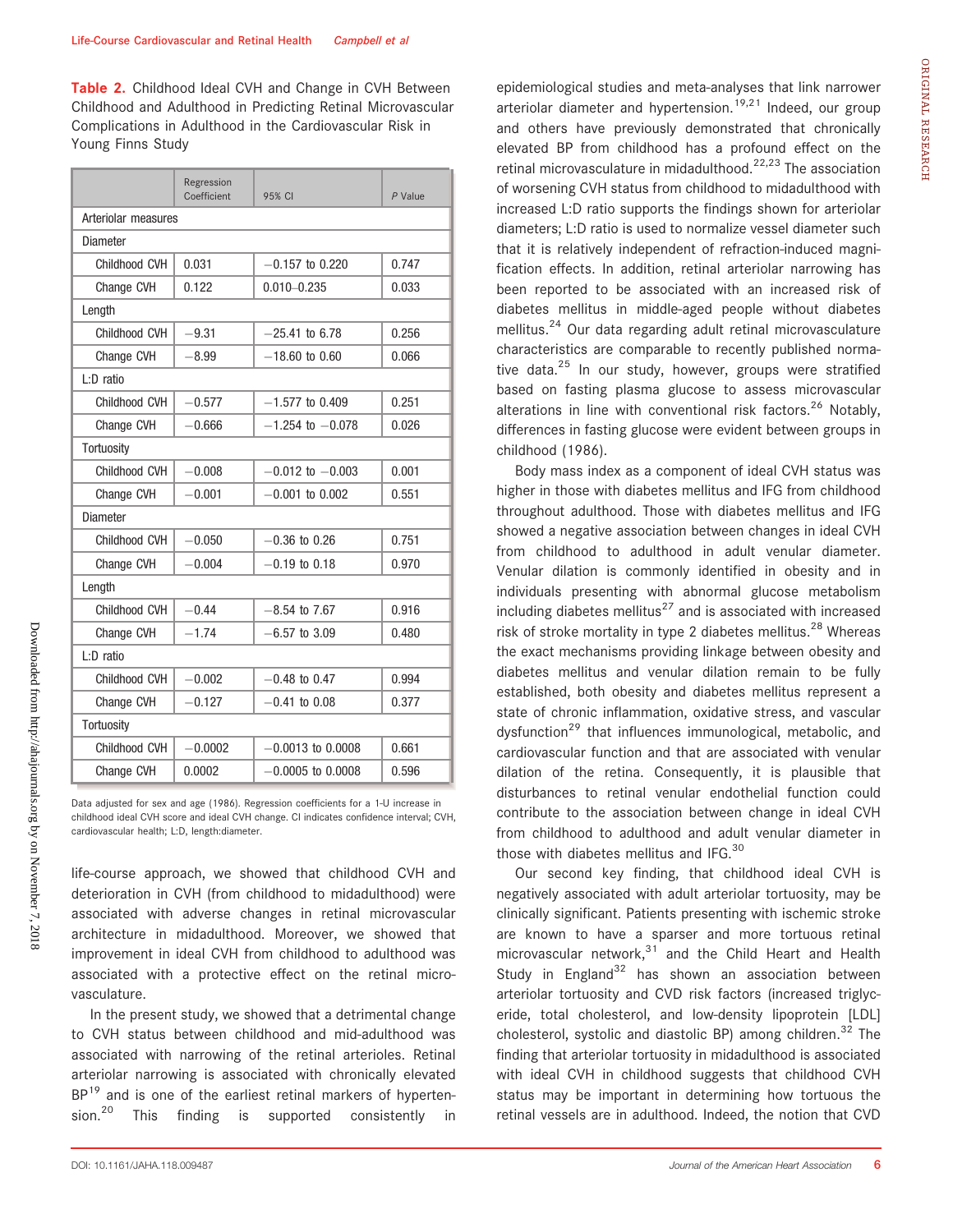

Figure. Age- and sex-adjusted mean (SE) indexes of retinal microvasculature health according to ideal cardiovascular health status in childhood and adulthood in the Cardiovascular Risk in Young Finns Study. A, Arterial length. B, Arterial diameter. C, length:diameter (L:D) ratio. D, Arterial tortuosity symmetry. HH indicates high ideal cardiovascular health (CVH) score (≥4 metrics) in both childhood and adulthood (n=117); HL, high ideal CVH score in childhood but low ideal CVH score in adulthood (n=85); LH, low ideal CVH score (≤3 metrics) in childhood but high ideal CVH score in adulthood (n=106); LL, low ideal CVH score in both childhood and adulthood (n=96).

risk has primordial origins and that arterial architecture abnormalities are present before adulthood $33-35$  is supported by substantial evidence; it is also known that arterial tortuosity persists following removal of the initiating stimulus.<sup>36</sup> The present study provides further evidence for this and, as such, carries important implications for CVD prevention. Whereas quantitative retinal vascular measures, such as retinal vascular diameter, have been associated with CVD in the general population in several large epidemiological studies, $27,37$  these associations have not been extensively studied in people with diabetes mellitus.

The retinal microvasculature assessments made in the current study quantify the geometric branching network. Such retinal vasculature measures reflect the optimal state of blood distribution in the microvasculature.<sup>6,38</sup> The microvasculature, which has a specific role in regulating BP and offering nutrient delivery, is sensitive to hyperglycemia-induced damage. There is a linear relationship between glycosylated hemoglobin levels and the development of microvascular complications<sup>39</sup> such

that the criteria (eg, fasting glucose levels) used to define the presence of diabetes mellitus are largely derived from the occurrence of microvascular complications. Hyperglycemia is associated with glycation end products, inflammation, and oxidative stress, which in retina, has been shown to induce abnormalities in the structure and function of the microvasculature. Diabetes mellitus is known to be associated with increased shear stress and microvascular endothelial dysfunction through hyperglycemic-related pathways.<sup>40</sup> In addition to such pathways, other mechanisms such as dyslipidemia and inflammation enhance the development of microvascular disease.<sup>41</sup> Because microvasculature alterations may result in a reduced ability of insulin to mediate glucose uptake in skeletal muscles, microvascular disease has been hypothesized to contribute to the development of diabetes mellitus.<sup>24</sup>

To date, the strength of associations between retinal vascular changes and disease prediction has been relatively modest. Although classical CVD risk factors (elevated serum cholesterol level and BP) are used clinically to assess a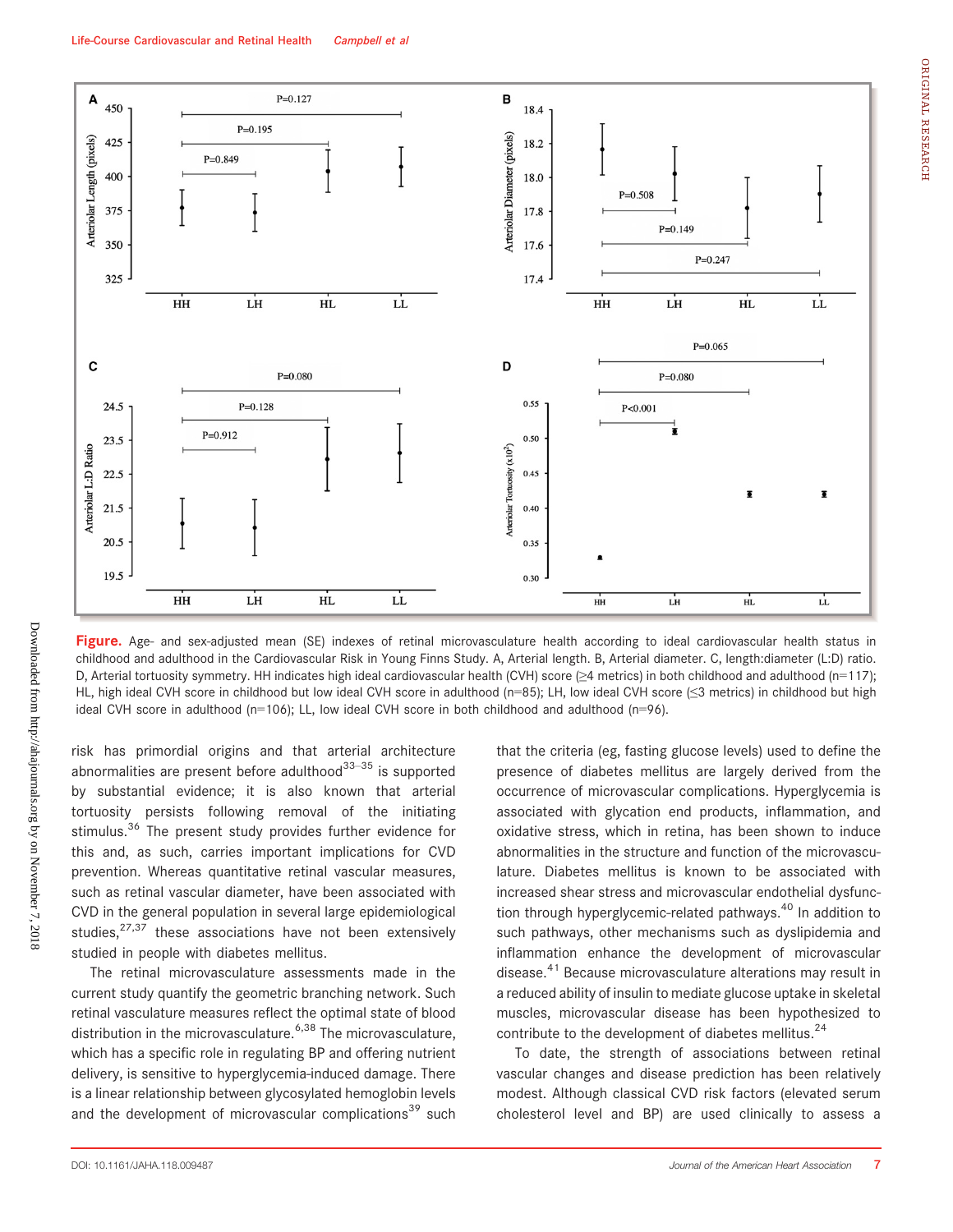Table 3. Childhood Ideal CVH and Change in CVH Between Childhood and Adulthood in Predicting Retinal Microvascular Complications in Adulthood in the Cardiovascular Risk in Young Finns Study by Categories of Glucose Metabolism.

|                     | Normal      |                    | <b>IFG</b> |             | <b>DM</b>          |           |             |                    |           |
|---------------------|-------------|--------------------|------------|-------------|--------------------|-----------|-------------|--------------------|-----------|
|                     | Regression  |                    | Regression |             | Regression         |           |             |                    |           |
|                     | Coefficient | 95% CI             | $P$ Value  | Coefficient | 95% CI             | $P$ Value | Coefficient | 95% CI             | $P$ Value |
| Arteriolar measures |             |                    |            |             |                    |           |             |                    |           |
| <b>Diameter</b>     |             |                    |            |             |                    |           |             |                    |           |
| Childhood CVH       | 0.05        | $-0.14$ to 0.23    | 0.629      | $-1.44$     | $-4.34$ to 1.46    | 0.306     | $-1.08$     | $-3.58$ to 1.42    | 0.332     |
| Change CVH          | 0.14        | $0.02 - 0.25$      | 0.020      | 0.57        | $-0.90$ to 2.07    | 0.411     | $-0.31$     | $-2.03$ to 1.41    | 0.677     |
| Length              |             |                    |            |             |                    |           |             |                    |           |
| Childhood CVH       | $-10.7$     | $-27.3$ to 5.9     | 0.206      | 50.5        | $-124.9$ to 226.0  | 0.549     | 158.6       | $51.5 - 265.7$     | 0.011     |
| Change CVH          | $-9.6$      | $-19.9$ to 0.6     | 0.066      | 31.7        | $-58.1$ to 121.6   | 0.463     | $-26.6$     | $-100.4$ to 47.2   | 0.412     |
| L:D ratio           |             |                    |            |             |                    |           |             |                    |           |
| Childhood CVH       | $-0.68$     | $-1.68$ to 0.32    | 0.182      | 4.51        | $-7.02$ to 16.05   | 0.418     | 13.03       | 4.96-21.10         | 0.008     |
| Change CVH          | $-0.71$     | $-1.33$ to $-0.09$ | 0.025      | 1.08        | $-4.82$ to 6.99    | 0.702     | $-1.08$     | $-6.64$ to 4.49    | 0.652     |
| Tortuosity          |             |                    |            |             |                    |           |             |                    |           |
| Childhood CVH       | $-0.01$     | $-0.01$ to $-0.00$ | 0.001      | 0.01        | $-0.06$ to 0.07    | 0.859     | $-0.01$     | $-0.08$ to 0.05    | 0.623     |
| Change CVH          | $-0.00$     | $-0.00$ to 0.00    | 0.867      | 0.00        | $-0.03$ to 0.04    | 0.907     | 0.02        | $-0.03$ to 0.06    | 0.395     |
| Venular measures    |             |                    |            |             |                    |           |             |                    |           |
| <b>Diameter</b>     |             |                    |            |             |                    |           |             |                    |           |
| Childhood CVH       | $-0.03$     | $-0.34$ to $-0.28$ | 0.836      | $-3.21$     | $-7.20$ to 0.89    | 0.108     | 1.25        | $-2.29$ to 5.19    | 0.465     |
| Change CVH          | 0.33        | $-0.16$ to 0.23    | 0.735      | $-2.13$     | $-4.18$ to $-0.08$ | 0.042     | $-2.76$     | $-5.47$ to $-0.04$ | 0.047     |
| Length              |             |                    |            |             |                    |           |             |                    |           |
| Childhood CVH       | $-0.37$     | $-8.7$ to 8.0      | 0.931      | $-30.0$     | $-94.0$ to 36.0    | 0.357     | 31.6        | $-83.4$ to 76.5    | 0.527     |
| Change CVH          | $-1.8$      | $-1.8$ to 2.6      | 0.496      | $-12.6$     | $-45.9$ to 20.6    | 0.430     | $-2.8$      | $-82.0$ to 76.5    | 0.935     |
| L:D ratio           |             |                    |            |             |                    |           |             |                    |           |
| Childhood CVH       | $-0.03$     | $-0.51$ to 0.46    | 0.918      | 0.99        | $-4.44$ to 6.41    | 0.703     | 1.53        | $-4.63$ to $7.69$  | 0.566     |
| Change CVH          | $-0.15$     | $-0.45$ to 0.14    | 0.310      | 0.82        | $-1.95$ to 3.60    | 0.538     | 1.70        | $-2.54$ to 5.50    | 0.364     |
| Tortuosity          |             |                    |            |             |                    |           |             |                    |           |
| Childhood CVH       | $-0.00$     | $-0.00$ to $0.00$  | 0.867      | 0.00        | $-0.01$ to 0.01    | 0.674     | $-0.00$     | $-0.02$ to 0.01    | 0.583     |
| Change CVH          | 0.00        | $-0.00$ to $0.00$  | 0.449      | 0.00        | $-0.00$ to 0.01    | 0.375     | 0.00        | $-0.01$ to 0.01    | 0.922     |

Data adjusted for sex and age (1986). Regression coefficients for a 1-U increase in childhood ideal CVH score and ideal CVH change. CI indicates confidence interval; CVH, cardiovascular health; DM, diabetes mellitus; IFG, impaired fasting glucose; L:D, length:diameter.

person's risk of CVD, these risk factors do not fully explain the higher risk of CVD events in those with diabetes mellitus. Moreover, our study shows that people who improve their CVH status by some means between childhood and midadulthood have microvascular architecture (arteriolar length, diameter, and L:D ratio; Figure) similar to those who have ideal CVH status in both childhood and adulthood. It is known that disordered structure of the retinal microvasculature is associated with hypertension,<sup>22</sup> diabetes mellitus,<sup>30</sup> and retinopathy.<sup>28</sup> Both narrowing of retinal arteriolar vessels and widening of venules have been demonstrated to predict subsequent ischemic heart disease and stroke.<sup>7,8</sup> Arteriolar narrowing in particular predicts development of hypertension, $27$  and studies suggest that venular dilatation, possibly due to localized ischemia, may predict the presence or risk of impaired glucose tolerance and diabetes mellitus.<sup>6</sup> As such, these findings suggest that the pursuit of ideal CVH throughout the life course is important to prevent unfavorable retinal microvasculature changes but also that those children with poor CVH status are not predetermined to maintain the risk if CVH is improved later in life.

The strengths of this study include its prospective design and large sample size, the ascertainment of quantitative retinal microvasculature status, complete data for ideal CVH status from childhood to midadulthood, and the populationrepresentative nature of the cohort at the time of initial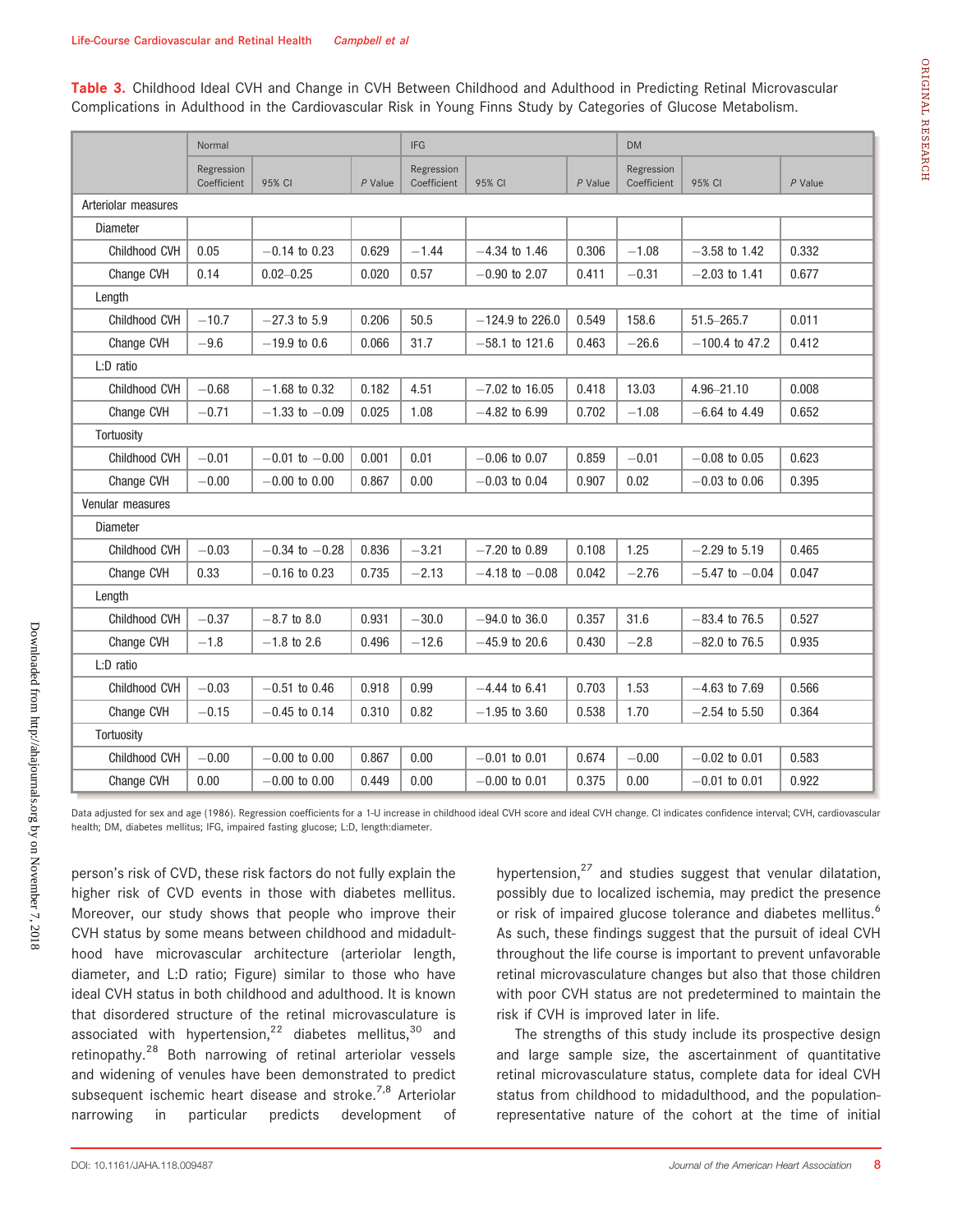recruitment in 1980. Over time, the study population lost participants to follow-up, which may affect estimates; however, it is important to consider that the current study assessed associations between risk factors and retinal microvasculature outcomes, and it is unlikely that they will have altered because of loss at follow-up unless associations differed in those lost to follow-up. The study had a limited number of participants with IFG and diabetes mellitus; further follow-up in a cohort with a larger number of participants with IFG and diabetes mellitus is warranted.

In conclusion, we provided new evidence in support of the assessment of the retinal microvasculature for CVD prediction and essential insight into the predictive value of CVH assessment in early life and the impact of life-course changes in CVH profile on subsequent outcomes to the microvasculature in midadulthood.

# Acknowledgments

The authors wish to thank Leeds Beckett Institute for Sport, Physical Activity, and Leisure and AGADA Diabetes Education and Research Institute for their strategic investment and continued support.

## Author Contributions

Campbell developed the research question, researched data and wrote the article. Laitinen contributed to the results and discussion and reviewed/edited the article. Hughes reviewed/edited the article. Pahkala reviewed/edited the article. Juonala reviewed/edited the article. Kähönen reviewed/edited the article. Wong contributed to the discussion and reviewed/edited the article. Lehtimäki reviewed/ edited the article. Hutri-Kähönen reviewed/edited the article. Raitakari contributed to the results and discussion and reviewed/edited the article. Tapp developed the research question, researched data and wrote the article.

#### Sources of Funding

The Young Finns Study has been financially supported by the Academy of Finland: grants 286284, 134309 (Eye), 126925, 121584, 124282, 129378 (Salve), 117787 (Gendi), and 41071 (Skidi); the Social Insurance Institution of Finland; Competitive State Research Financing of the Expert Responsibility area of Kuopio, Tampere and Turku University Hospitals (grant X51001); Juho Vainio Foundation; Paavo Nurmi Foundation; Finnish Foundation for Cardiovascular Research; Finnish Cultural Foundation; Tampere Tuberculosis Foundation; Emil Aaltonen Foundation; Yrjö Jahnsson Foundation; Signe and Ane Gyllenberg Foundation; Diabetes Research Foundation of Finnish Diabetes Association; and AGADA Diabetes Education and Research Institute. RJT is funded by the British Heart Foundation (grant no.: PG/15/ 101/31889).

#### **Disclosures**

None.

#### References

- 1. Writing GM, Mozaffarian D, Benjamin E, Go A, Arnett D, Blaha M, Cushman M, Das S, de Ferranti S, Després J. Heart disease and stroke statistics-2016 update: a report from the American Heart Association. Circulation. 2016;133:e38.
- 2. Forbes JM, Cooper ME. Mechanisms of diabetic complications. Physiol Rev. 2013;93:137–188.
- 3. Liew G, Wang JJ, Mitchell P, Wong TY. Retinal vascular imaging. Circ Cardiovasc Imaging. 2008;1:156–161.
- 4. Cheung N, Bluemke DA, Klein R, Sharrett AR, Islam FA, Cotch MF, Klein BE, Criqui MH, Wong TY. Retinal arteriolar narrowing and left ventricular remodeling: the Multi-ethnic Study of Atherosclerosis. J Am Coll Cardiol. 2007;50:48–55.
- 5. Wang JJ, Liew G, Klein R, Rochtchina E, Knudtson MD, Klein BE, Wong TY, Burlutsky G, Mitchell P. Retinal vessel diameter and cardiovascular mortality: pooled data analysis from two older populations. Eur Heart J. 2007;28:1984-1992.
- 6. Cheung CY, Ikram MK, Klein R, Wong TY. The clinical implications of recent studies on the structure and function of the retinal microvasculature in diabetes. Diabetologia. 2015;58:871–885.
- 7. Witt N, Wong TY, Hughes AD, Chaturvedi N, Klein BE, Evans R, McNamara M, Thom SAM, Klein R. Abnormalities of retinal microvascular structure and risk of mortality from ischemic heart disease and stroke. Hypertension. 2006;47:975–981.
- 8. The ACCORD Study Group and ACCORD Eye Study Group. Effects of medical therapies on retinopathy progression in type 2 diabetes. N Engl J Med. 2010;363:233–244.
- 9. Giorgino F, Leonardini A, Laviola L. Cardiovascular disease and glycemic control in type 2 diabetes: now that the dust is settling from large clinical trials. Ann N Y Acad Sci. 2013;1281:36-50.
- 10. Lloyd-Jones DM, Hong Y, Labarthe D, Mozaffarian D, Appel LJ, Van Horn L, Greenlund K, Daniels S, Nichol G, Tomaselli GF. Defining and setting national goals for cardiovascular health promotion and disease reduction. Circulation. 2010;121:586–613.
- 11. Lloyd-Jones DM, Leip EP, Larson MG, d'Agostino RB, Beiser A, Wilson PW, Wolf PA, Levy D. Prediction of lifetime risk for cardiovascular disease by risk factor burden at 50 years of age. Circulation. 2006;113:791–798.
- 12. Laitinen TT, Pahkala K, Magnussen CG, Oikonen M, Viikari JS, Sabin MA, Daniels SR, Heinonen OJ, Taittonen L, Hartiala O. Lifetime measures of ideal cardiovascular health and their association with subclinical atherosclerosis: the Cardiovascular Risk in Young Finns Study. Int J Cardiol. 2015;185:186-191.
- 13. Laitinen TT, Ruohonen S, Juonala M, Magnussen CG, Mikkilä V, Mikola H, Hutri-Kähönen N, Laitinen T, Tossavainen P, Jokinen E. Ideal cardiovascular health in childhood—longitudinal associations with cardiac structure and function: the Special Turku Coronary Risk Factor Intervention Project (STRIP) and the Cardiovascular Risk in Young Finns Study (YFS). Int J Cardiol. 2017;230:304– 309.
- 14. Kane GC, Karon BL, Mahoney DW, Redfield MM, Roger VL, Burnett JC, Jacobsen SJ, Rodeheffer RJ. Progression of left ventricular diastolic dysfunction and risk of heart failure. JAMA. 2011;306:856–863.
- 15. Sasongko MB, Wong TY, Wang JJ. Retinal arteriolar changes: intermediate pathways linking early life exposures to cardiovascular disease? Microcirculation. 2010;17:21–31.
- 16. Raitakari OT, Juonala M, Rönnemaa T, Keltikangas-Järvinen L, Räsänen L, Pietikäinen M, Hutri-Kähönen N, Taittonen L, Jokinen E, Marniemi J. Cohort profile: the cardiovascular risk in Young Finns Study. Int J Epidemiol. 2008;37:1220–1226.
- 17. Laitinen TT, Pahkala K, Magnussen CG, Viikari JS, Oikonen M, Taittonen L, Mikkilä V, Jokinen E, Hutri-Kähönen N, Laitinen T, Ideal cardiovascular health in childhood and cardiometabolic outcomes in adulthoodclinical perspective. Circulation. 2012;125:1971–1978.
- 18. De Stavola BL, Nitsch D, dos Santos SI, McCormack V, Hardy R, Mann V, Cole TJ, Morton S, Leon DA. Statistical issues in life course epidemiology. Am J Epidemiol. 2006;163:84–96.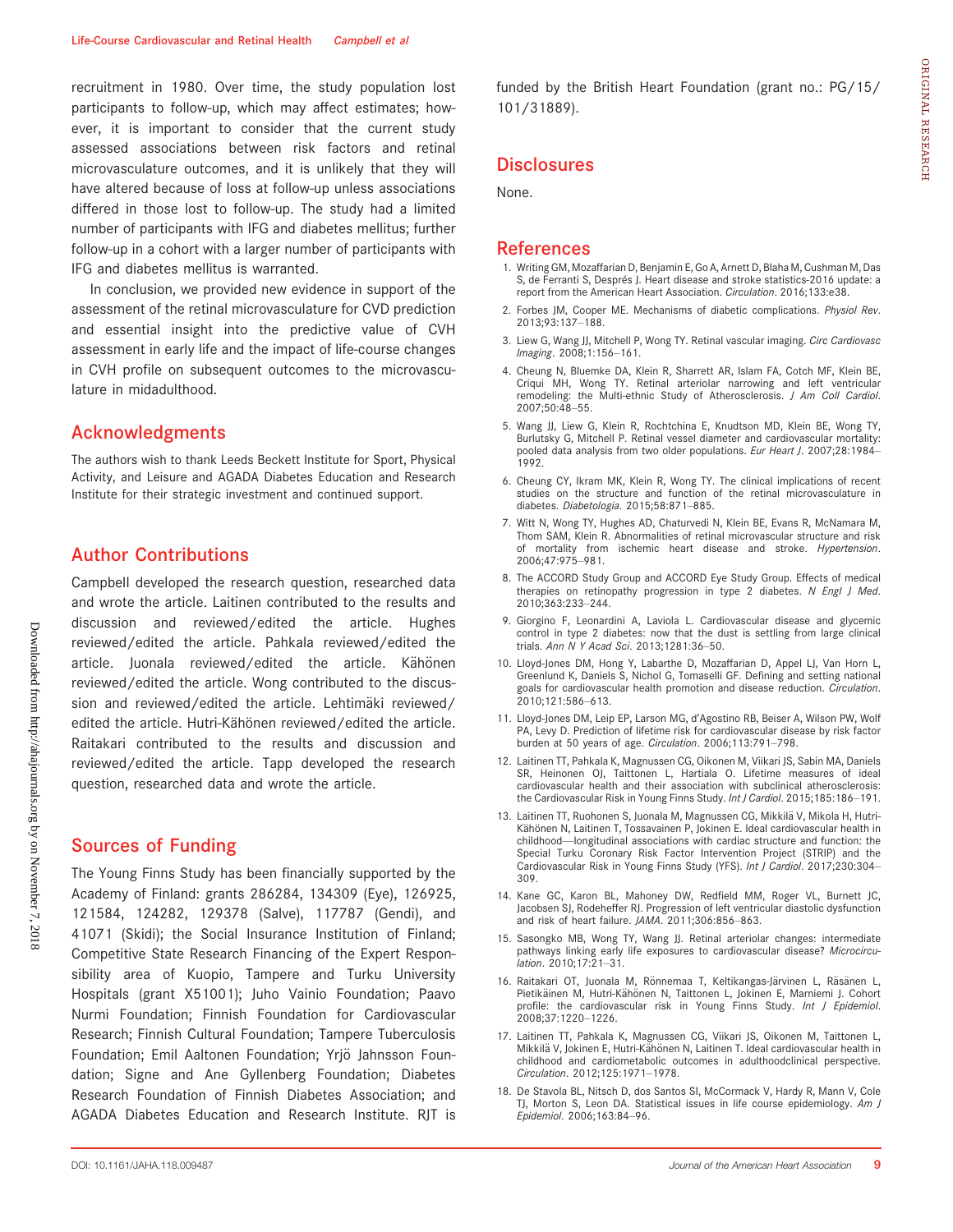- 19. Li LJ, Ikram MK, Wong TY. Retinal vascular imaging in early life: insights into processes and risk of cardiovascular disease. J Physiol. 2015;594:2175–2203.
- 20. Wong T, Mitchell P. The eye in hypertension. Lancet. 2007;369:425–435.
- 21. Ding J, Wai KL, McGeechan K. Retinal vascular caliber and the development of hypertension: a meta-analysis of individual participant data. J Hypertens. 2014;32:207–215.
- 22. Tapp RJ, Hussain SM, Battista J, Hutri-Kähönen N, Lehtimäki T, Hughes AD, McG Thom SA, Metha A, Raitakari OT, Kähönen M, Impact of blood pressure on retinal microvasculature architecture across the lifespan: the Young Finns Study. Microcirculation. 2015;22:146–155.
- 23. Murgan I, Beyer S, Kotliar KE, Weber L, Bechtold-Dalla Pozza S, Dalla Pozza R, Wegner A, Sitnikova D, Stock K, Heemann U. Arterial and retinal vascular changes in hypertensive and prehypertensive adolescents. Am J Hypertens. 2013;26:400–408.
- 24. Wong TY, Klein R, Sharrett AR, Schmidt MI, Pankow JS, Couper DJ, Klein BE, Hubbard LD, Duncan BB; Investigators A. Retinal arteriolar narrowing and risk of diabetes mellitus in middle-aged persons. JAMA. 2002;287:2528– 2533.
- 25. Ponto KA, Werner DJ, Wiedemer L, Laubert-Reh D, Schuster AK, Nickels S, Höhn R, Schulz A, Binder H, Beutel M. Retinal vessel metrics: normative data and their use in systemic hypertension: results from the gutenberg health study. J Hypertens. 2017;35:1635–1645.
- 26. Cuspidi C, Sala C. Do microvascular retinal changes improve cardiovascular risk estimation? J Hypertens. 2012;30:682–684.
- 27. Cheung CY-L, Ikram MK, Sabanayagam C, Wong TY. Retinal microvasculature as a model to study the manifestations of hypertension. Hypertension. 2012;60:1094–1103.
- 28. Klein R, Klein BE, Moss SE, Wong TY. Retinal vessel caliber and microvascular and macrovascular disease in type 2 diabetes: XXI: the Wisconsin Epidemiologic Study of Diabetic Retinopathy. Ophthalmology. 2007;114: 1884–1892.
- 29. Silver AE, Beske SD, Christou DD, Donato AJ, Moreau KL, Eskurza I, Gates PE, Seals DR. Overweight and obese humans demonstrate increased vascular endothelial NAD(P)H oxidase-p47phox expression and evidence of endothelial oxidative stress. Circulation. 2007;115:627–637.
- 30. Wong TY, Duncan BB, Golden SH, Klein R, Couper DJ, Klein BE, Hubbard LD, Sharrett AR, Schmidt MI. Associations between the metabolic syndrome and

retinal microvascular signs: the Atherosclerosis Risk in Communities Study. Invest Ophthalmol Vis Sci. 2004;45:2949–2954.

- 31. Ong Y-T, De Silva DA, Cheung CY, Chang H-M, Chen CP, Wong MC, Wong TY, Ikram MK. Microvascular structure and network in the retina of patients with ischemic stroke. Stroke. 2013;44:2121–2127.
- 32. Owen CG, Rudnicka AR, Nightingale CM, Mullen R, Barman SA, Sattar N, Cook DG, Whincup PH. Retinal arteriolar tortuosity and cardiovascular risk factors in a multi-ethnic population study of 10-year-old children; the Child Heart and Health Study in England (CHASE). Arterioscler Thromb Vasc Biol. 2011;31:1933–1938.
- 33. Berenson GS, Group BHSR. Childhood risk factors predict adult risk associated with subclinical cardiovascular disease: the Bogalusa Heart Study. Am J Cardiol. 2002;90:L3–L7.
- 34. McCarron P, Smith GD, Okasha M, McEwen J. Blood pressure in young adulthood and mortality from cardiovascular disease. Lancet. 2000;355:1430-1431.
- 35. Raitakari OT, Juonala M, Kähönen M, Taittonen L, Laitinen T, Mäki-Torkko N, Järvisalo MJ, Uhari M, Jokinen E, Rönnemaa T. Cardiovascular risk factors in childhood and carotid artery intima-media thickness in adulthood: the Cardiovascular Risk in Young Finns Study. JAMA. 2003;290:2277–2283.
- 36. Sho E, Nanjo H, Sho M, Kobayashi M, Komatsu M, Kawamura K, Xu C, Zarins CK, Masuda H. Arterial enlargement, tortuosity, and intimal thickening in response to sequential exposure to high and low wall shear stress. J Vasc Surg. 2004;39:601–612.
- 37. Sun C, Wang JJ, Mackey DA, Wong TY. Retinal vascular caliber: systemic, environmental, and genetic associations. Surv Ophthalmol. 2009;54:74–95.
- 38. Agabiti-Rosei E, Rizzoni D. Microvascular structure as a prognostically relevant endpoint. J Hypertens. 2017;35:914–921.
- 39. The Diabetes Control and Complications Trial Research Group. The effect of intensive treatment of diabetes on the development and progression of longterm complications in insulin-dependent diabetes mellitus. N Engl J Med. 1993;329:977–986.
- 40. Tooke JE. Microvascular function in human diabetes: a physiological perspective. Diabetes. 1995;44:721–726.
- 41. Orasanu G, Plutzky J. The pathologic continuum of diabetic vascular disease. J Am Coll Cardiol. 2009;53:S35–S42.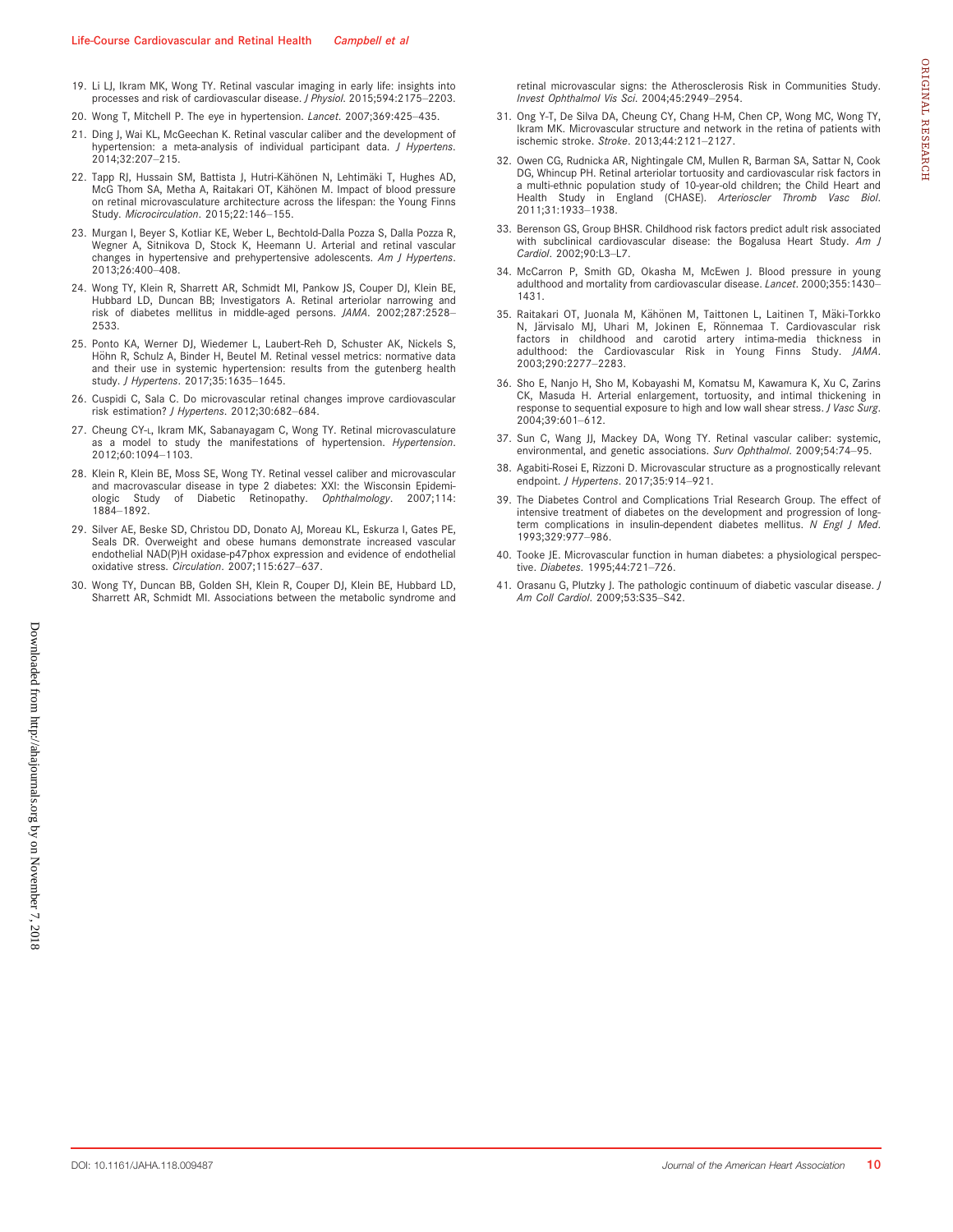# **SUPPLEMENTAL MATERIAL**